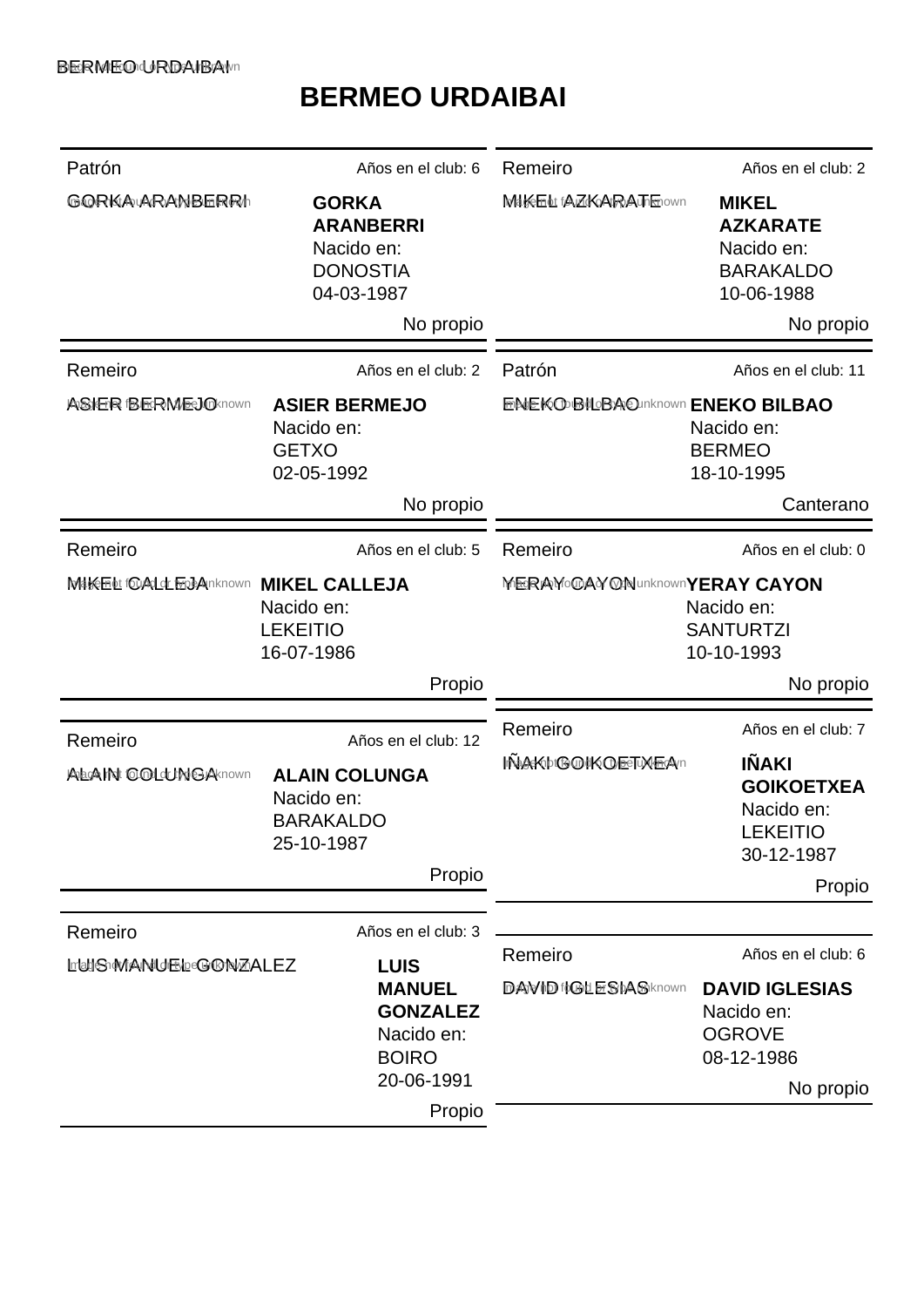| Remeiro                                                                                                                                     | Años en el club: 10                                             |                                                                      | Remeiro                                                 | Años en el club: 3                                                  |
|---------------------------------------------------------------------------------------------------------------------------------------------|-----------------------------------------------------------------|----------------------------------------------------------------------|---------------------------------------------------------|---------------------------------------------------------------------|
| <b>CARLOS MAÑAS</b><br>Image not found or type unknown                                                                                      | <b>CARLOS MAÑAS</b><br>Nacido en:<br><b>DENIA</b><br>27-06-1990 |                                                                      | <b>IBAN MARTINEZ</b><br>Image not found or type unknown | <b>IBAN MARTINEZ</b><br>Nacido en:<br><b>ONDARROA</b><br>31-03-1992 |
|                                                                                                                                             |                                                                 | Propio                                                               |                                                         | Propio                                                              |
| Remeiro                                                                                                                                     | Años en el club: 0                                              |                                                                      |                                                         |                                                                     |
| <b>OSCAR ANDRES MEDINA</b>                                                                                                                  |                                                                 | <b>OSCAR</b><br><b>ANDRES</b><br><b>MEDINA</b><br>Nacido en:         | Remeiro                                                 | Años en el club: 12                                                 |
| Image not found or type unknown                                                                                                             |                                                                 |                                                                      | <b>MIKEL OJEDA</b>                                      | <b>MIKEL OJEDA</b><br>Nacido en:                                    |
|                                                                                                                                             | <b>COLONIA</b><br>(URUGUAY)                                     |                                                                      | Image not found or type unknown LBAO                    | 12-06-1990<br>Canterano                                             |
|                                                                                                                                             | 02-03-1982                                                      | No propio                                                            |                                                         |                                                                     |
|                                                                                                                                             |                                                                 |                                                                      |                                                         |                                                                     |
| Remeiro                                                                                                                                     | Años en el club: 9                                              |                                                                      | Remeiro                                                 | Años en el club: 10                                                 |
| <b>IKER PORTUGUES</b><br><b>IKER PORTUGUES</b><br>Nacido en:<br><b>BERMEO</b><br>Image not found or type unknown<br>30-09-2000              |                                                                 | <b>JON UNANUE</b><br>Image not found or type unknown <b>AZKOITIA</b> | <b>JON UNANUE</b><br>Nacido en:<br>06-07-1988           |                                                                     |
|                                                                                                                                             |                                                                 | Canterano                                                            |                                                         | Canterano                                                           |
| Remeiro                                                                                                                                     | Años en el club: 11                                             |                                                                      | Remeiro                                                 | Años en el club: 3                                                  |
| <b>JON UNZAGA</b><br><b>JON UNZAGA</b>                                                                                                      |                                                                 | <b>JON URRESTI</b>                                                   | <b>JON URRESTI</b>                                      |                                                                     |
| Image not found or type unknown <b>BERMEO</b>                                                                                               | Nacido en:<br>03-08-1993                                        |                                                                      | Image not found or type unknown <b>GETARIA</b>          | Nacido en:<br>31-01-1992                                            |
|                                                                                                                                             |                                                                 | Canterano                                                            |                                                         | Propio                                                              |
| Remeiro                                                                                                                                     | Años en el club: 1                                              |                                                                      |                                                         |                                                                     |
| NIKOLAS YURRAMENDI<br><b>NIKOLAS</b><br><b>YURRAMENDI</b><br>Nacido en:<br>Image not found or type unknown<br><b>DONOSTIA</b><br>30-09-1991 |                                                                 |                                                                      | Remeiro                                                 | Años en el club: 0                                                  |
|                                                                                                                                             |                                                                 |                                                                      | <b>ANDER ZABALA</b><br>Image not found or type unknown  | <b>ANDER ZABALA</b><br>Nacido en:<br><b>SANTURTZI</b><br>09-02-1992 |
|                                                                                                                                             |                                                                 | No propio                                                            |                                                         | No propio                                                           |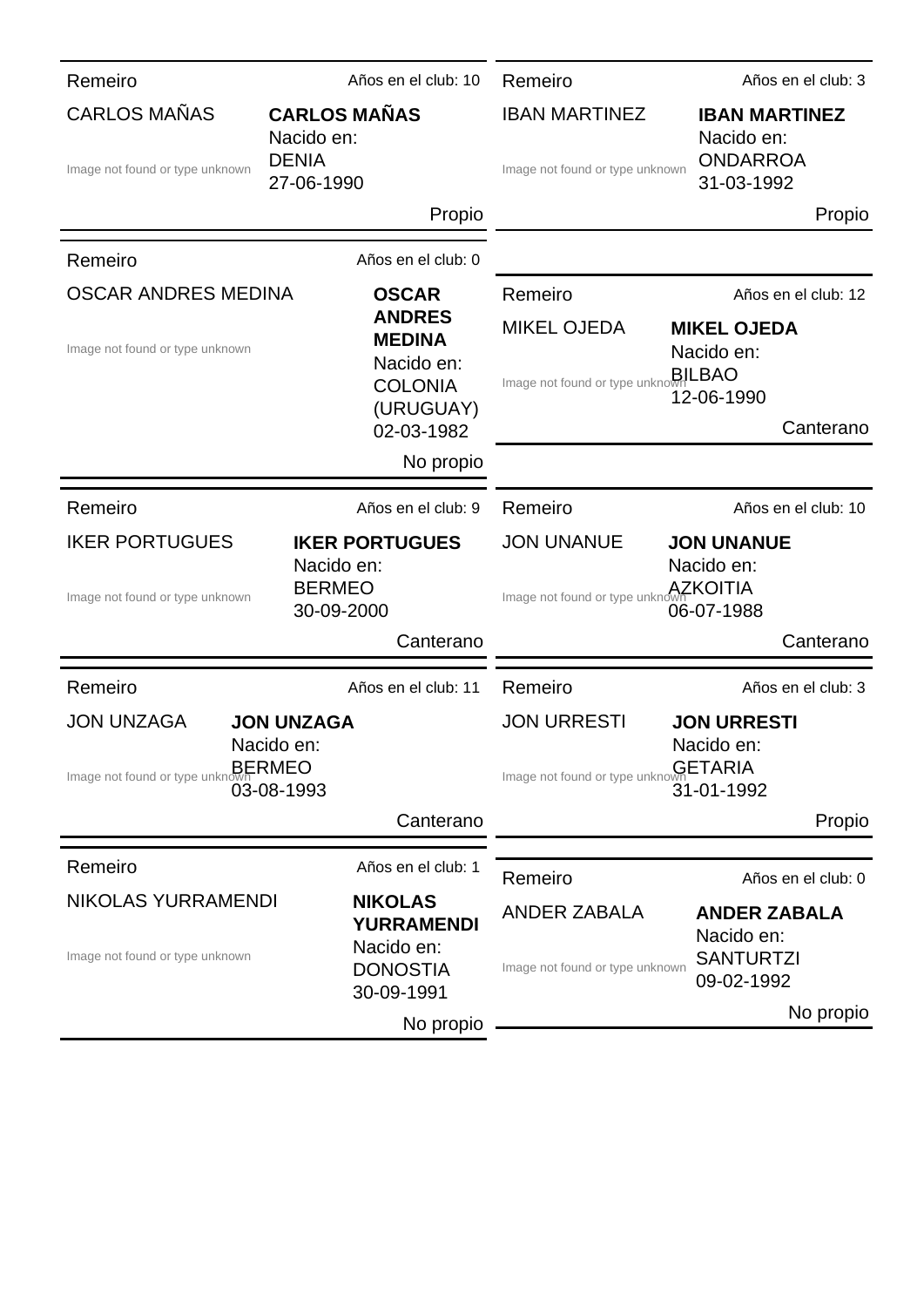Remeiro Años en el club: 5

GENTZA IRAITZ ZUBIRI Image not found or type unknown **GENTZA IRAITZ ZUBIRI** Nacido en: BILBAO 02-10-1986 Propio **altas** Patrón Image not founGORKA ARANBERRI GORKA ARANBERRI Nacido e<u>n: DONOSTIA</u> 04-03-1987 Remeiro Image not fount MIKEL UPAZKARATE Nacido MIKEL AZKARATE en: BARAKALDO 10-06-1988 Patrón Image not foun ENEKO BILBAO ENEKO BILBAO Nacido en: BERMEO 18-10-1995 Remeiro Image not found VERAY KOAYON Nacido en: YERAY CAYON SANTURTZI 10-10-1993 Remeiro Image not found AWID IGLESIAS DAVID IGLESIAS Nacido en: OGROVE 08-12-1986 Remeiro Image not foun@SCAR <<a>
Remeiro<br/>
Image not foun@SCAR <<a>
Remeiro<br/>
Image not foun<br/>
OSCAR <<a>
Remeiro OSCAR ANDRES MEDINA Nacido en: COLONIA (URUGUAY) 02-03-1982 Remeiro Image not founMIKELur@gEDA MIKEL OJEDA Nacido en: BILBAO 12-06-1990 Remeiro Image not founANDER ZABALA Nacido en: ANDER ZABALA SANTURTZI 09-02-1992 **bajas** Patrón IKER GIMENO Image not found KER GIMENO Nacido en: Patrón CASTRO URDIALES 20-01-1981 JOSU ANDONI BARTUREN Image not found OSU ANDONI BARTUREN Nacido en MREPMEO 12-06-1971 Remeiro Image not founMIKELLIBEASKOA Nacido en: GERNIKA-LUMO 08-09-1987<br>-Remeiro Image not foun MIKEL UBEREZIARTUA Nacido en: MUNPAKA 05-10-1986 Remeiro Image not found ONE **LIORTEGI Nacido Remeiro** Image not found GOR FRANCES Nacido en: en: BARRIKA 11-12-1977 MIKEL PEREZ DONOSTIA 12-09-1994 UNAI RUIZ Remeiro Image not founMIKELLIPEREZ Nacido en: BERMEO 08-02-2000 Remeiro Image not found MAI RUIZn Nacido en: BERMEO 14-12-1993